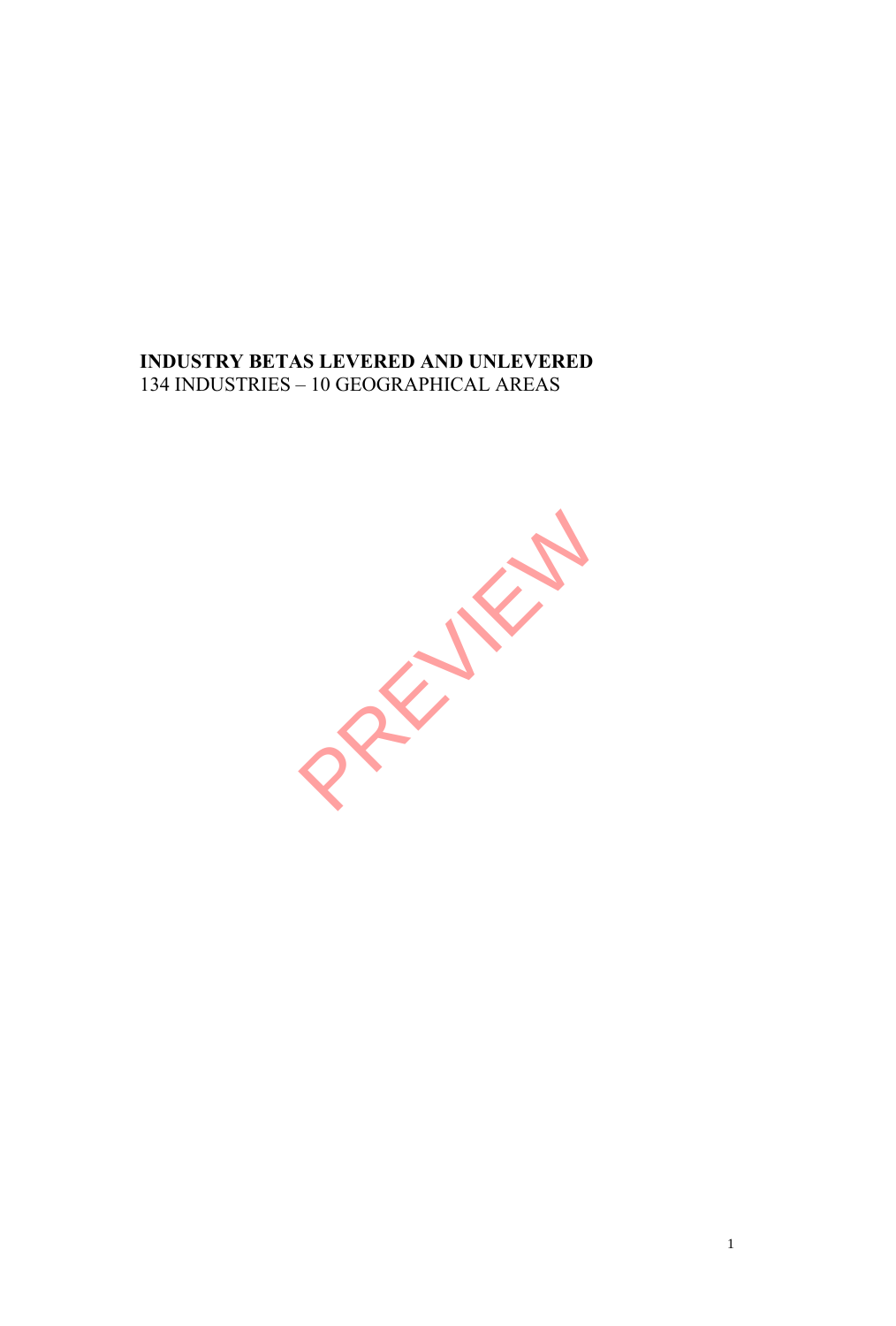This research on industry betas has been prepared by:

salvidio &partners VALUATION OF BUSINESSES AND INTANGIBLES<br>CHARTERED ACCOUNTANTS AND AUDITORS

Salvidio & Partners is a chartered accountants and auditors firm specialised in economic and financial analyses for valuations and litigations. We act as counsels to entrepreneurs, to corporations, law firms as well as to other auditors and accounting firms. Our clients require our assistance in case of:

- **acquisitions**, mergers
- **Ilitigations, arbitrations and mediations**
- valuation of businesses, business interests, intangibles
- auditing and due diligences
- impairment test of intangible assets and goodwill
- assessment of fair value of financial assets
- crisis management and insolvency
- **financial planning and capital budgeting**
- **fi** forensic accounting and expert witness testimonies
- **transfer pricing**

Salvidio & Partners Società Tra Professionisti Ltd. Chartered Accountants and Auditors ment test of intangible assets and goodwil<br>ment of fair value of financial assets<br>management and insolvency<br>ial planning and capital budgeting<br>ic accounting and expert witness testimon<br>er pricing<br>ers Società Tra Profession

I-00197 Roma -Via Antonio Gramsci, 9 Tel: +39.06.3610885 Fax: + 30.06.3236476 www.salvidio.com info@salvidio.com

UK SW1Y 4LB London - 11-12 St. James's Square, Suite 1, 3rd Fl.

Credential and affiliations:







2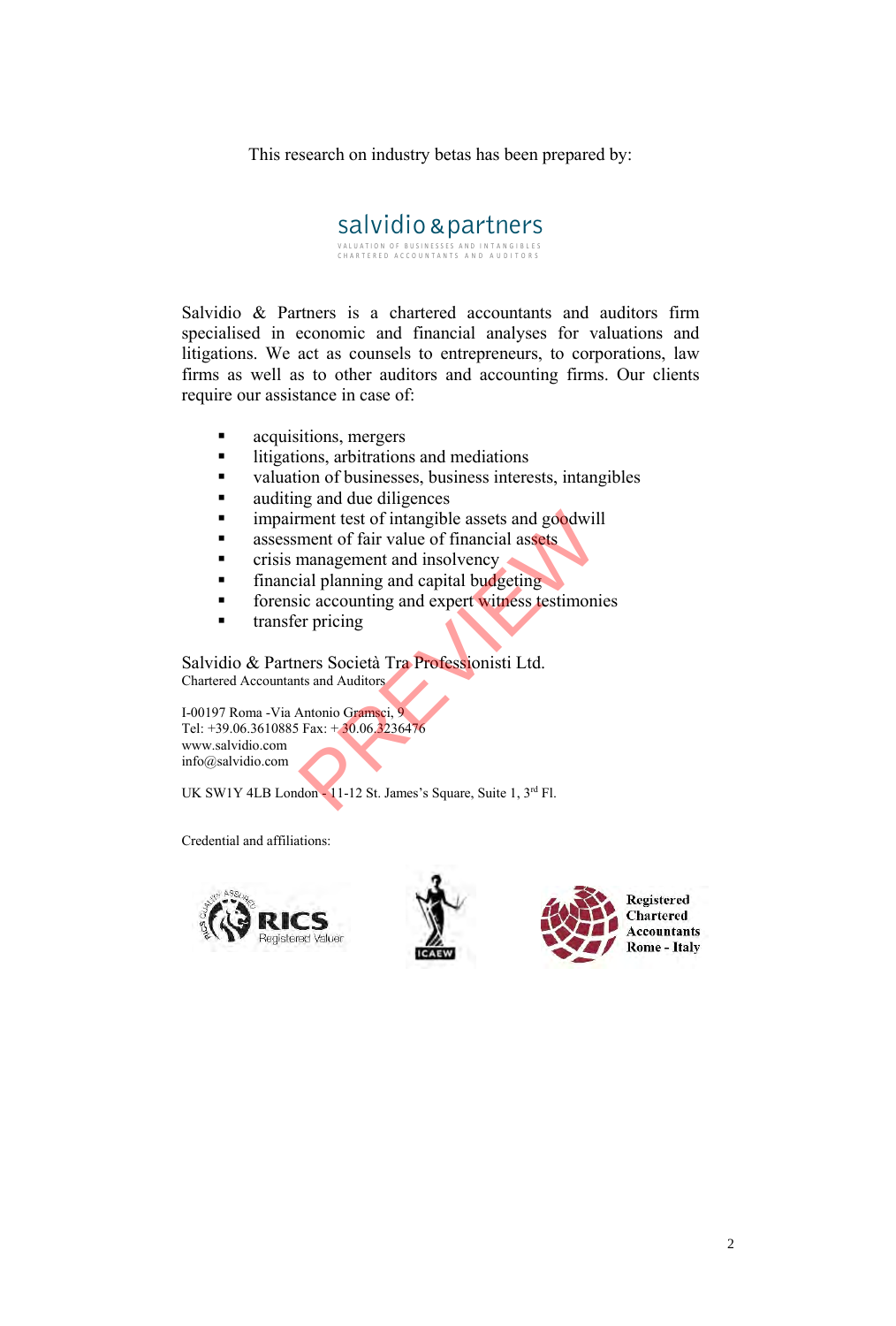#### Table of contents

| 13                      |
|-------------------------|
| $III - INDUSTRY BETAS.$ |
|                         |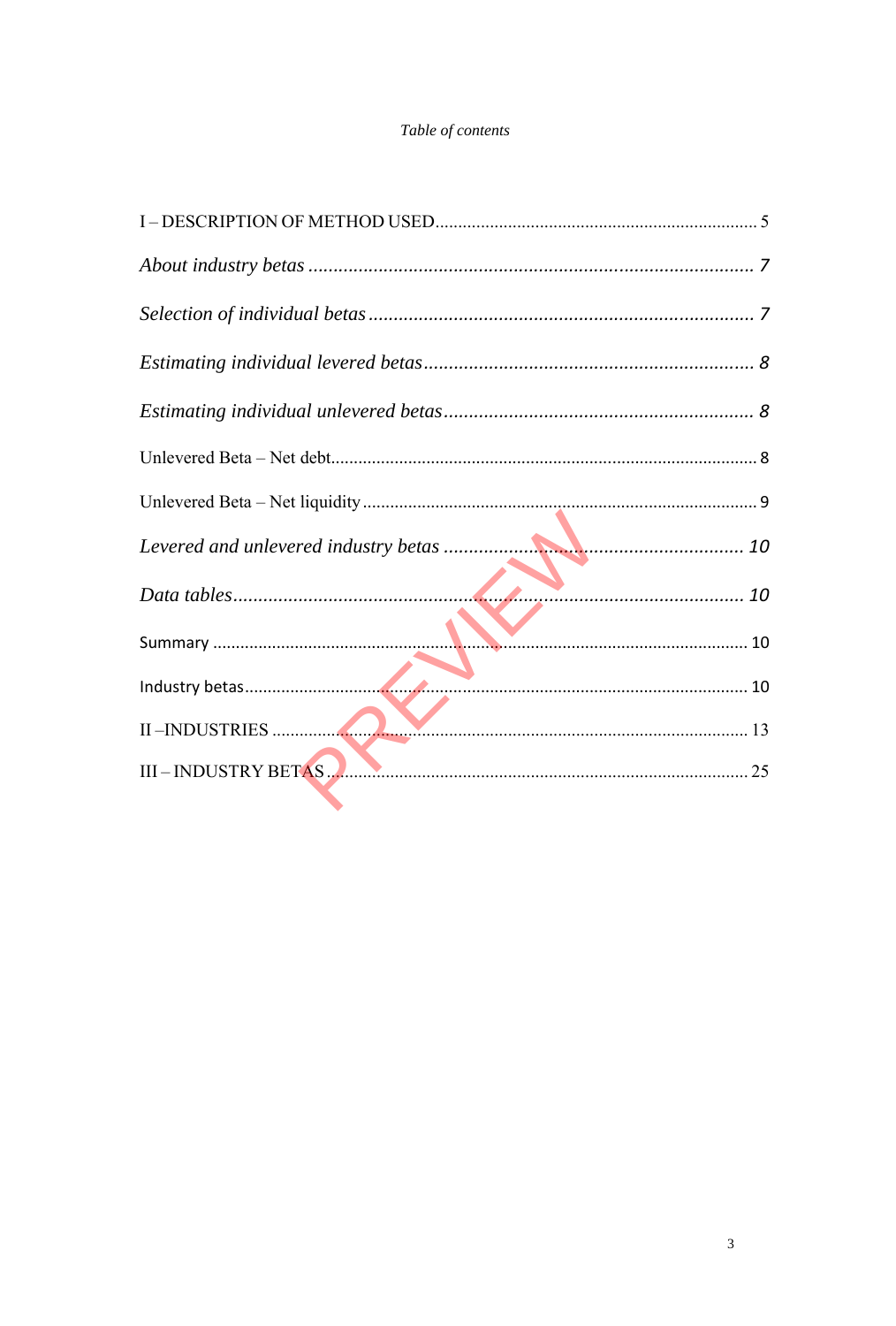**I-DESCRIPTION OF METHOD USED** 

PRIVER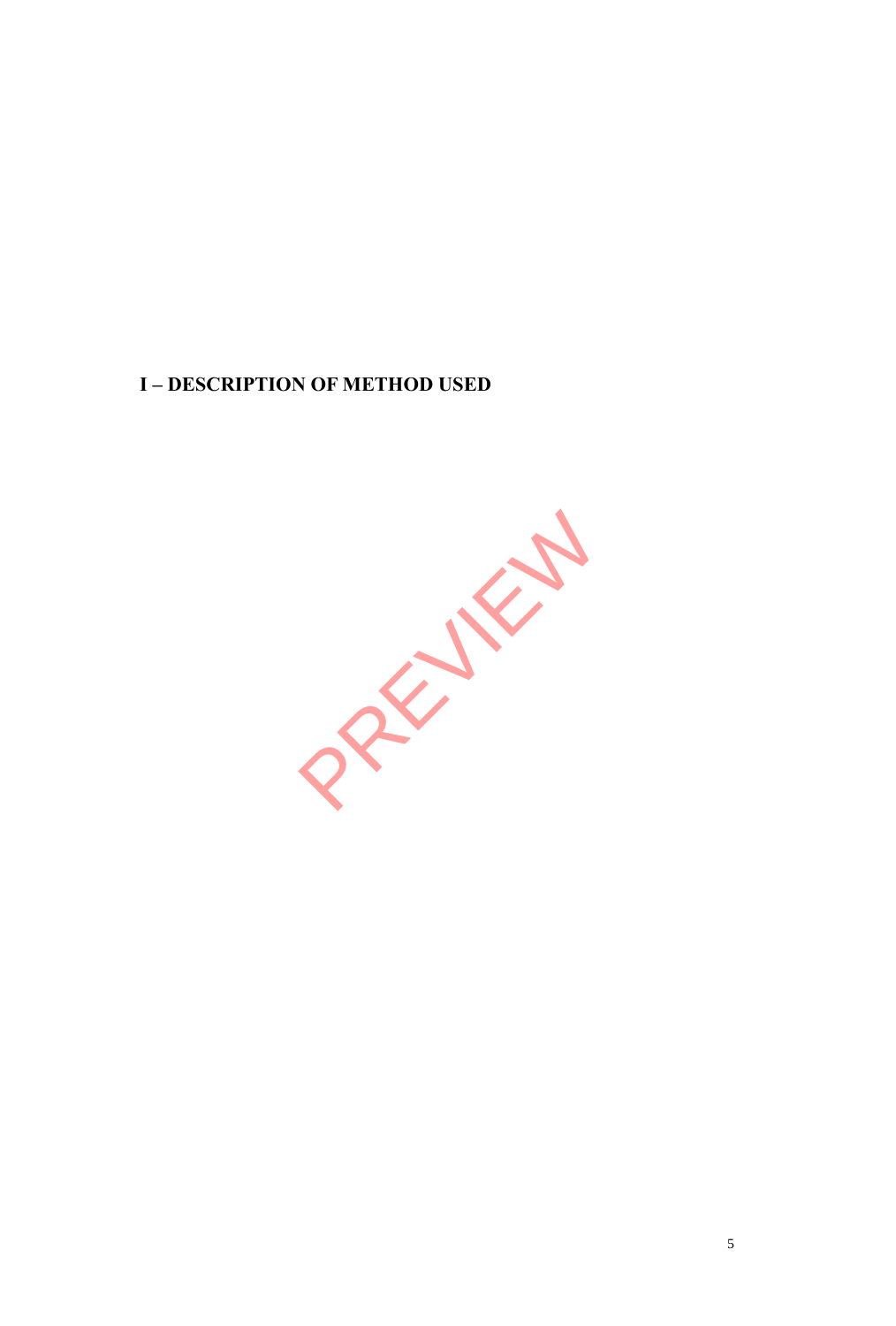## **About industry betas**

Tables in Section III of this research are showing industry betas, *levered* and  $unlevered$ , estimated<sup>1</sup> on the basis of individual betas of shares issued by thousands of companies quoted on stock exchanges worldwide. Industry betas have been calculated as arithmetic averages of individual betas. They have been aggregated by industry as well as by geographical areas<sup>2</sup>.

Industry betas can be useful when estimating cost of capital because they tend to be less sensitive to errors that may affect calculation of individual betas:

- as a consequence of special market situations or of other extraordinary events involving underlying companies, individual betas sometimes result over- or underestimated;
- since industry betas are determined as averages of individual stock betas, over- and underestimations tend to compensate each other.

An average (industry) beta can, therefore, be generally considered to be more meaningful for the purpose of cost of capital calculation than its underlying individual stock betas. The State Contract of Capital Contract of Capital Contract Contract Contract Contract Contract Contract Contract Contract Contract Contract Contract Contract Contract Contract Contract Contract Contract Contract Contract C

# **Selection of individual betas**

 $\overline{a}$ 

In order to estimate industry betas, we have collected individual betas of listed companies:

- having a minimum market capitalization of Euro 50 million in the last five years;
- whose shares daily traded value was never less to one hundredth of their average market capitalization in the last five years.

In our opinion, the requirements above constitute a reasonable compromise between:

 the need to collect a vast number of individual betas to be able to calculate as many industry betas as possible;

<sup>&</sup>lt;sup>1</sup> Our estimates are based on industry, stock market and financial data provided by Standard & Poor's Capital IQ

<sup>&</sup>lt;sup>2</sup> We have calculated a "global" value of each industry beta. Additionally the tables feature also "regional" values for following areas: *European Union and Western Europe, Russia and Eastern Europe*, *Southern and Eastern Mediterranean Countries*, *States of the Persian Gulf*, *Sub-Saharan Africa*, *Central and South Asia*, *East Asia*, *Pacific States*, *South America*, *North America*.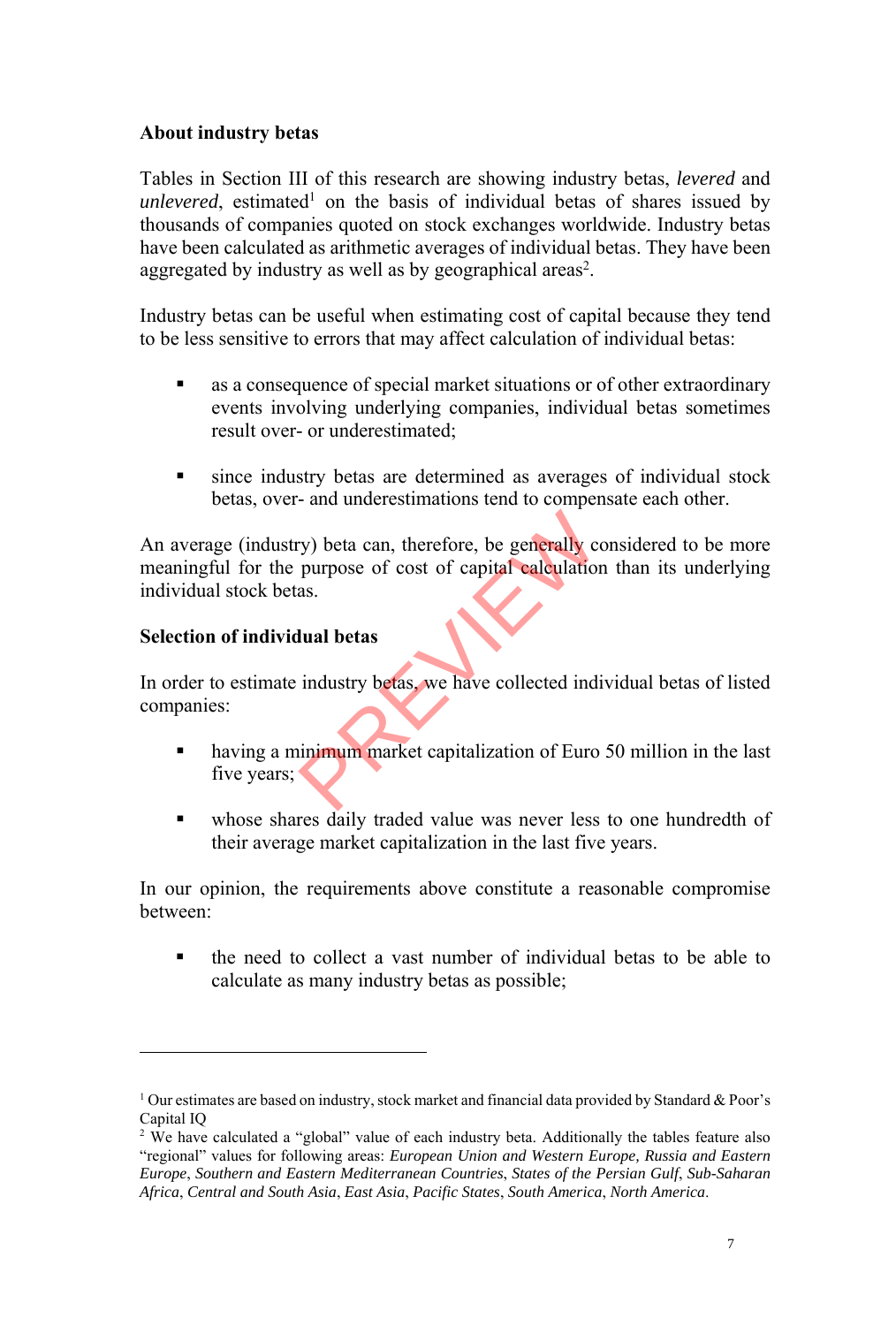the necessity to avoid companies that are too small and/or whose shares may be thinly traded, since their individual betas may be not meaningful.

## **Estimating individual** *levered* **betas**

For each company selected we have estimated a set of two *levered* betas:

- *calculation technique*: regression of return of company shares to market return, applied over two distinctive periods of five and of two years considering, respectively, monthly and weekly returns;
- *market return*: we have assumed as a proxy the return of the local stock market index of reference for the underlying company.

Individual *levered* betas calculated over a five years regression period appear, generally, to be less dispersed around market beta than two years regression ones. The latter, due to the shorter regression period, may result more affected by volatility of underlying shares return to index return, but also better reflect underlying company's recent operating and risk profiles.

## **Estimating individual** *unlevered* **betas**

Based on their *levered* betas, we have calculated *unlevered* betas of all companies different than those belonging to financial industries (banks and insurances). We have estimated *unlevered* betas using two different techniques, depending on whether the underlying company's gross debt less "cash<sup>3</sup> and equivalents" is greater than (net debt) or lower than (net liquidity) zero. to the shorter regression period, may r<br>lying shares return to index return, but<br>s recent operating and risk profiles.<br>al *unlevered* betas<br>al *unlevered* betas<br>*red* betas, we have calculated *unle*<br>than those belonging t

# *Unlevered Beta – Net debt*

In the case of existing net debt (gross debt being higher than cash and equivalents), we have used a simplified version<sup>4</sup> of Hamada's formula to extract *unlevered* beta from one stock's *levered* five years and two years betas:

$$
\beta_{unlevered} = \frac{\beta_{levered}}{1 + (1 - t) \times \frac{D}{E}}
$$

where:

 $\overline{a}$ 

<sup>&</sup>lt;sup>3</sup> Amount of liquidity has been adjusted to properly reflect s.c. "working cash". See T. Coller, M. Goedhart, D.Wessels *Valuation*, Wiley, 2010, pag. 143 4

<sup>&</sup>lt;sup>4</sup> The implied assumption is that debt beta may not be meaningful. To be consistent with this assumption, we have discarded betas of companies with an excessive level of indebtedness.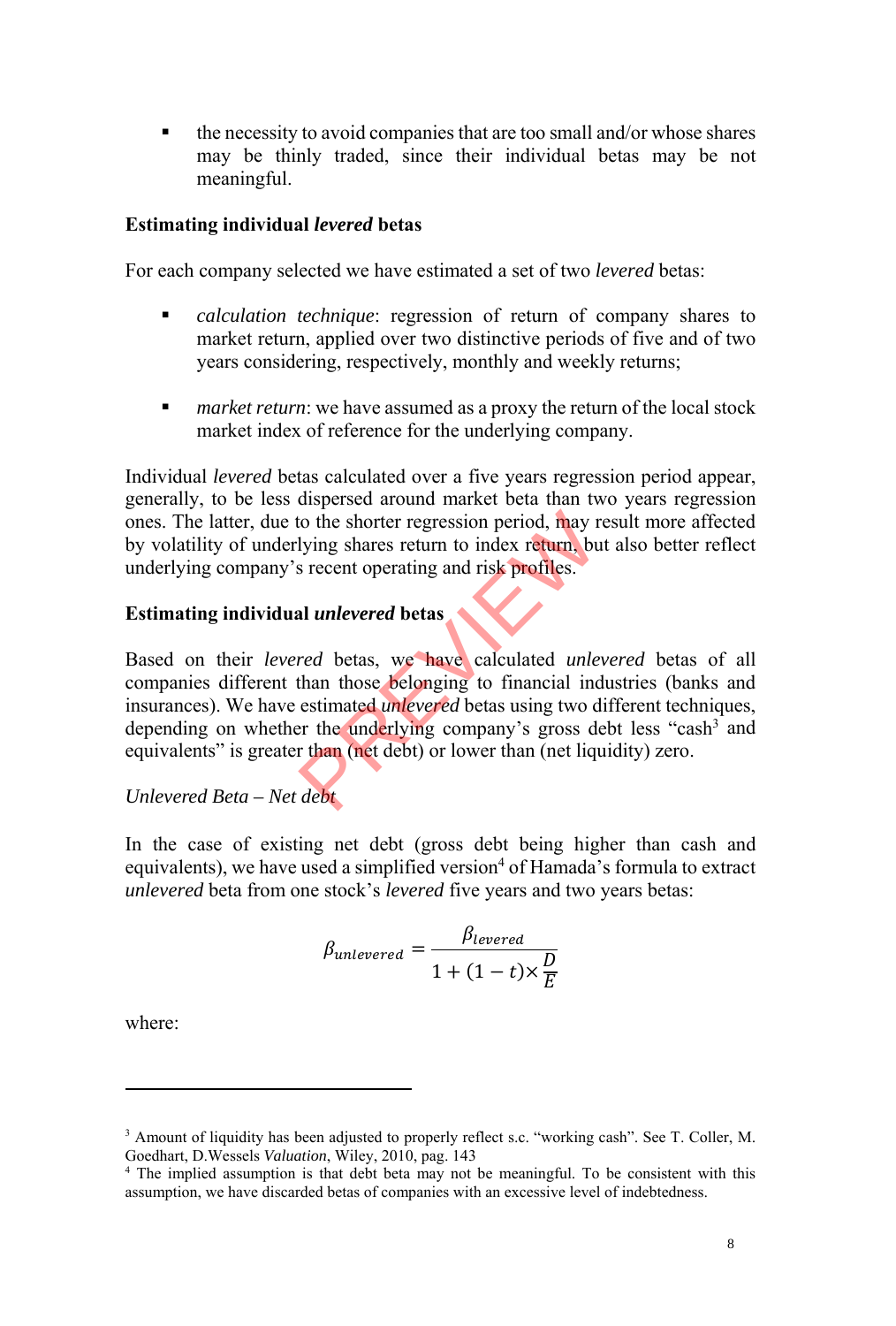- "D": gross debt (adjusted for pension liabilities and similar provisions) less cash and equivalents;
- "E": market capitalization adjusted for minority interests;
- "t": effective tax rate.

"D", "E" and "t" used in the above formula are, respectively, 5 years or 2 years average values, depending on regression period of *levered* betas.

#### *Unlevered Beta – Net liquidity*

In case of existing net liquidity (gross debt lower than cash and equivalents), a company's market capitalization "E" can be assumed to be the sum of two components, the first consisting in the market value of its business " $E_b$ " and the

second being its net liquidity " $E_{liq}$ ":

 $\overline{a}$ 

$$
E = E_b + E_{liq}
$$

The equation above can also be rewritten as follows:

$$
E = (E - E_{liq}) + E_{liq}
$$

The company's *levered* beta should be equal to the weighted average of beta of its net liquidity and beta of its business. The latter should therefore correspond to the "true" *unlevered* beta:  $E = E_b + E_{liq}$ <br>
can also be rewritten as follows:<br>  $E = (E - E_{liq}) + E_{liq}$ <br>
red beta should be equal to the weight<br>
beta of its business. The latter should<br>
red beta:<br>  $\beta_{leverted} = \beta_{Eb} \frac{(E - E_{liq})}{E} + \beta_{E_{liq}} \frac{E_{liq}}{E}$ 

$$
\beta_{lepered} = \beta_{Eb} \frac{(E - E_{liq})}{E} + \beta_{E_{liq}} \frac{E_{liq}}{E}
$$

Assuming that net liquidity's beta is equal to zero,  $\beta_{Fb}$  can be calculated as follows<sup>5</sup>:

$$
\beta_{Eb} = \frac{\beta_{levered}}{\frac{(E - E_{liq})}{E}}
$$

In the end, for D equal to  $E_{liq}$ , the formula can be rewritten as:

$$
\beta_{unlevered} = \frac{\beta_{levered}}{\frac{(E - D)}{E}}
$$

<sup>5</sup> M. Massari, G. Gianfrate, L. Zanetti *Corporate Valuation*, Wiley, 2016, pag. 216-218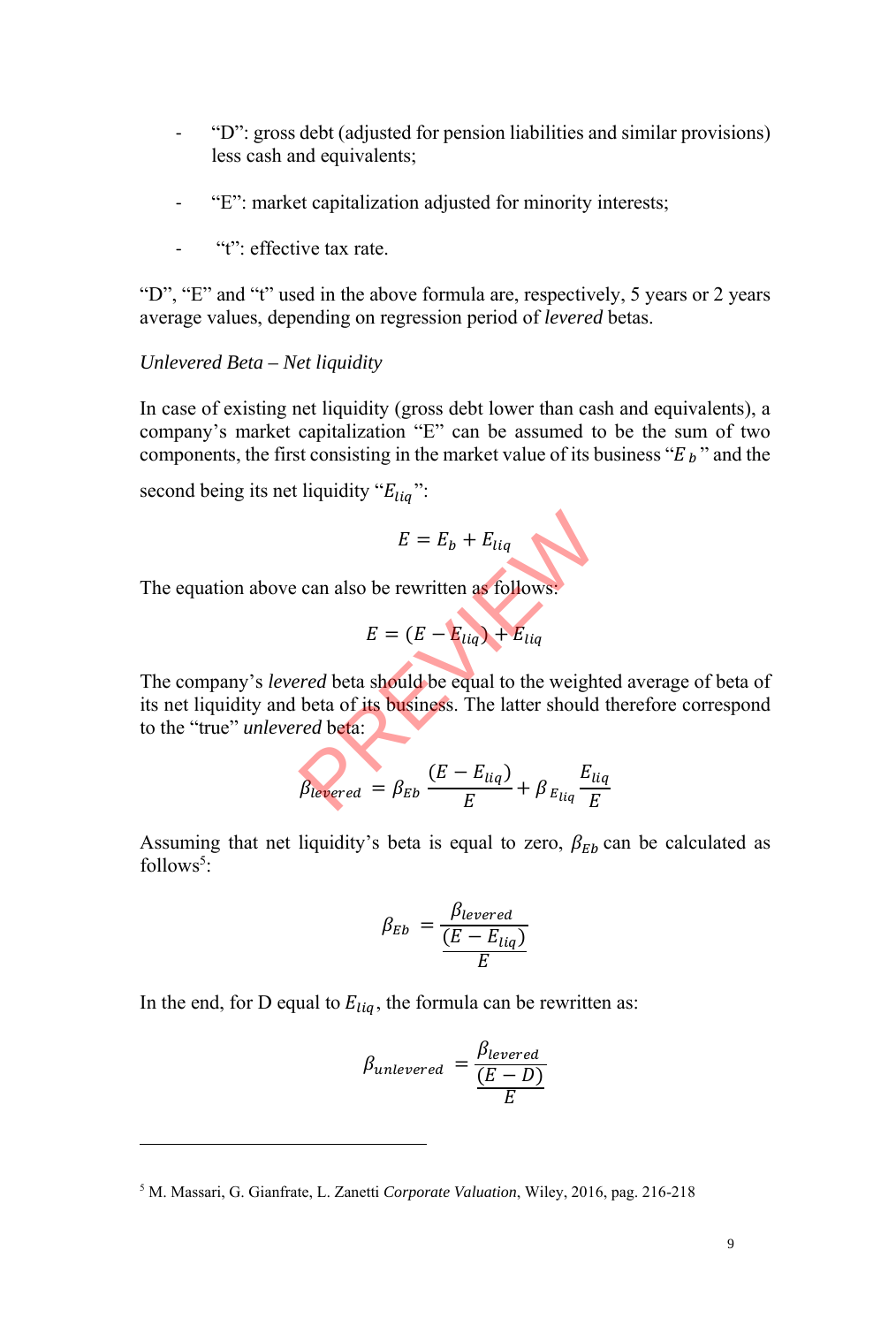## *Levered* **and** *unlevered* **industry betas**

Before calculating industry *levered* and *unlevered* betas as averages of individual *levered* and *unlevered* betas respectively, we have screened out outliers and/or otherwise meaningless values<sup>6</sup>.

The *unlevering* technique illustrated above implies that the risk of operating activity of a company is not influenced by net liquidity and that, therefore, one can calculate *unlevered* beta as shown before. In our opinion, however, this assumption may not correspond to reality, since decisions taken by management, all other circumstances being equal, may be different in case of the company's gross debt being higher or lower than cash and equivalents. We therefore have computed industry betas (both for five and for two years individual betas regression periods) from two different perspectives, as outlined below.

## *Industry betas "net liquidity included"*

We have calculated industry betas, both *levered* and *unlevered*, by averaging individual *levered* and *unlevered* betas, considering companies having net liquidity.

# *Industry betas "net liquidity excluded"*

We have calculated industry betas, both *levered* and *unlevered*, by averaging individual *levered* and *unlevered* betas, screening out companies having net liquidity.

## **Data tables**

#### *Summary*

The first data table shows a summary of *levered* and *unlevered* industry betas, reporting their lowest, their highest and their average values, rounded to the second decimal place. Industry betas are grouped by length of regression time period (2Y or 5Y), and sorted also by said inclusion or exclusion of net liquidity companies. Translation and *interestal* and *interered*, by averaging dimerered betas, considering companies having a puddity excluded"<br>
interest detas, sorth *levered* and *unlevered*, by averaging dimerered betas, screening out com

## *Industry betas*

 $\overline{a}$ 

Single industry beta tables show *levered* and *unlevered* betas rounded to the second decimal place. They are aggregated:

<sup>&</sup>lt;sup>6</sup> We also screened out individual betas of companies showing negative or unusually high average effective tax rates.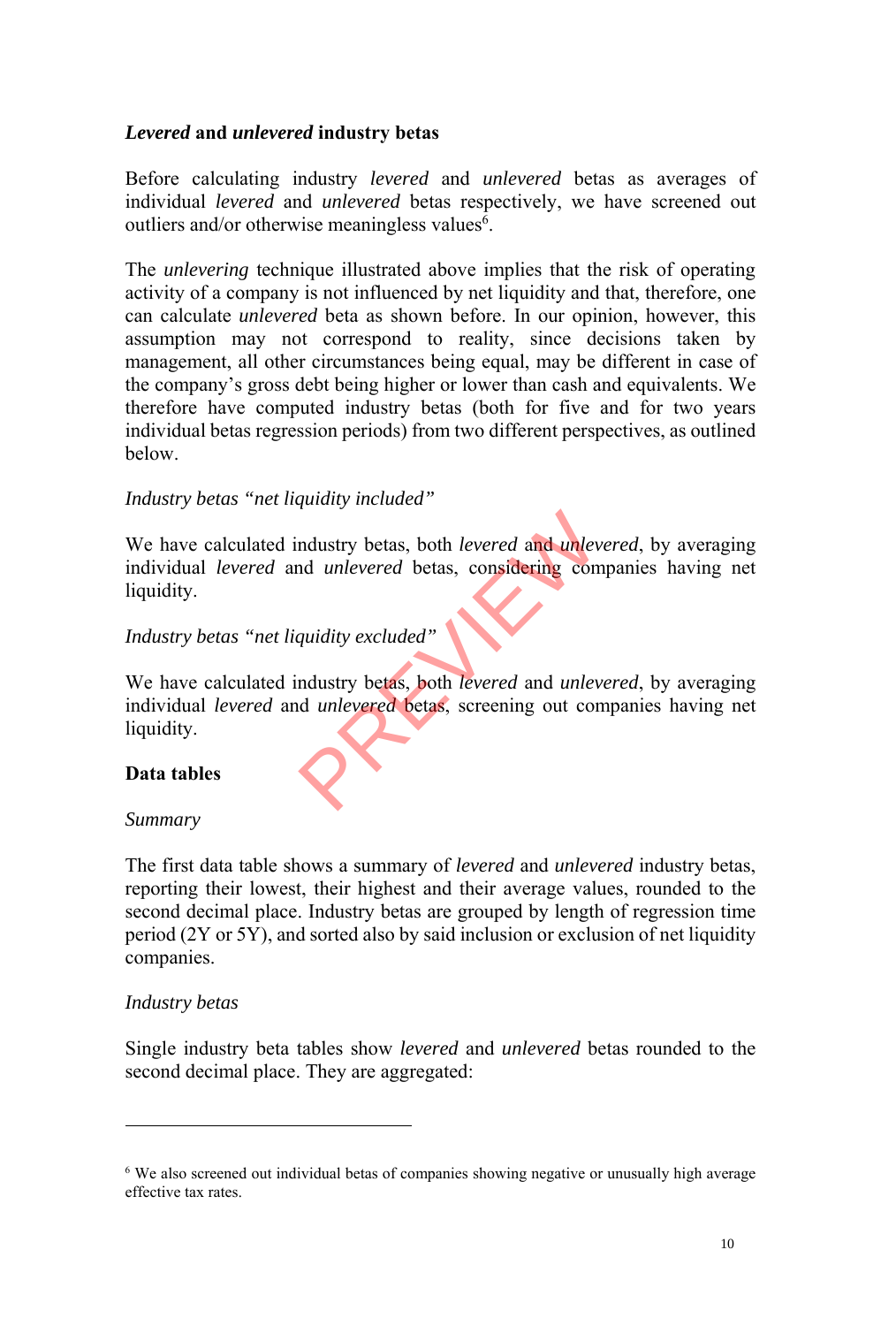- *by column*: on the basis of the length of regression period (5Y or 2Y) and by inclusion or exclusion of net liquidity companies;
- *by raw*: on geographical basis (ten different regional values and one global value).

Tables also show the number of individual betas underlying their average  $(industry)$  values<sup>7</sup>:

|   |                                                                                                                                                                                                                                                                                                                                                                                                                                                                                                                                                                                                                                                                                                                                                                                                        |                   | D  |                   | E  |      |    | F                 |    |
|---|--------------------------------------------------------------------------------------------------------------------------------------------------------------------------------------------------------------------------------------------------------------------------------------------------------------------------------------------------------------------------------------------------------------------------------------------------------------------------------------------------------------------------------------------------------------------------------------------------------------------------------------------------------------------------------------------------------------------------------------------------------------------------------------------------------|-------------------|----|-------------------|----|------|----|-------------------|----|
|   |                                                                                                                                                                                                                                                                                                                                                                                                                                                                                                                                                                                                                                                                                                                                                                                                        |                   |    |                   |    |      |    |                   |    |
| В | Oil & Gas Drilling                                                                                                                                                                                                                                                                                                                                                                                                                                                                                                                                                                                                                                                                                                                                                                                     | $(\beta_{\iota})$ | n. | $\beta_u$         | n. | Ŗ,   | n. | $\beta_{u}$       | n. |
|   | 30-giu-2017                                                                                                                                                                                                                                                                                                                                                                                                                                                                                                                                                                                                                                                                                                                                                                                            |                   |    | 5Y net liq. incl. |    |      |    | 5Y net liq. excl. |    |
|   | <b>European Union and Western Europe</b>                                                                                                                                                                                                                                                                                                                                                                                                                                                                                                                                                                                                                                                                                                                                                               | 0,76              | 3  | 0,47              | 3  | 0,76 | 3  | 0,47              |    |
|   | Russia & Eastern Europe                                                                                                                                                                                                                                                                                                                                                                                                                                                                                                                                                                                                                                                                                                                                                                                |                   |    |                   |    |      |    |                   |    |
|   | Southern & Eastern Mediterranean                                                                                                                                                                                                                                                                                                                                                                                                                                                                                                                                                                                                                                                                                                                                                                       |                   |    |                   |    |      |    |                   |    |
|   | <b>States of the Persian Gulf</b>                                                                                                                                                                                                                                                                                                                                                                                                                                                                                                                                                                                                                                                                                                                                                                      |                   |    |                   |    |      |    |                   |    |
|   | <b>Sub-Saharan Africa</b>                                                                                                                                                                                                                                                                                                                                                                                                                                                                                                                                                                                                                                                                                                                                                                              |                   |    |                   |    |      |    |                   |    |
|   | Central & South Asia                                                                                                                                                                                                                                                                                                                                                                                                                                                                                                                                                                                                                                                                                                                                                                                   |                   |    |                   |    |      |    |                   |    |
|   | <b>East Asia</b>                                                                                                                                                                                                                                                                                                                                                                                                                                                                                                                                                                                                                                                                                                                                                                                       | 1,11              |    | 0,98              | з  | 1,11 | з  | 0,98              | з  |
|   | <b>Pacific States</b>                                                                                                                                                                                                                                                                                                                                                                                                                                                                                                                                                                                                                                                                                                                                                                                  |                   |    |                   |    |      |    |                   |    |
|   | <b>South America</b>                                                                                                                                                                                                                                                                                                                                                                                                                                                                                                                                                                                                                                                                                                                                                                                   | 1,09              |    | 0,66              | 1  | 1,09 | 1  | 0,66              | 1  |
|   | <b>North America</b>                                                                                                                                                                                                                                                                                                                                                                                                                                                                                                                                                                                                                                                                                                                                                                                   | 1,50              |    | 1,17              | 7  | 1,48 | 6  | 1,10              | 6  |
|   | Global                                                                                                                                                                                                                                                                                                                                                                                                                                                                                                                                                                                                                                                                                                                                                                                                 | 1,22              |    | (0, 94)           | 14 | 1,20 | 13 | 0,89              | 13 |
|   |                                                                                                                                                                                                                                                                                                                                                                                                                                                                                                                                                                                                                                                                                                                                                                                                        |                   |    | G                 |    |      | н  |                   |    |
|   | <b>Disclaimer</b>                                                                                                                                                                                                                                                                                                                                                                                                                                                                                                                                                                                                                                                                                                                                                                                      |                   |    |                   |    |      |    |                   |    |
|   | We have estimated industry betas by relying upon third party industry, stock<br>market and financial data of thousands of listed companies. We have not verified<br>such data. All information contained in this publication is presented without any<br>claim of accuracy, completeness and absence of errors. Computational mistakes                                                                                                                                                                                                                                                                                                                                                                                                                                                                 |                   |    |                   |    |      |    |                   |    |
|   | $\sigma$ How to read the industry beta tables: A = reference date of industry beta calculation; B = industry;<br>$C$ = rows of industry beta values aggregated by geographical area; $D$ = columns displaying values<br>of levered ( $\beta$ ) and unlevered ( $\beta$ ) industry betas; E = regression period, 5Y or 2Y: betas are<br>aggregated in different columns depending on whether companies with net liquidity were or were<br>not included in the industry betas calculation; F = columns displaying the number of individual betas<br>underlying the values of industry betas; $G =$ sample values of levered and unlevered industry betas;<br>H = sample quantity of individual betas underlying corresponding industry betas values<br><sup>8</sup> Beta adjusted = Beta x $2/3$ + $1/3$ |                   |    |                   |    |      |    |                   |    |
|   |                                                                                                                                                                                                                                                                                                                                                                                                                                                                                                                                                                                                                                                                                                                                                                                                        |                   |    |                   |    |      |    |                   | 11 |

## **Disclaimer**

 $^7$  *How to read the industry beta tables*: A = reference date of industry beta calculation; B = industry;  $C$  = rows of industry beta values aggregated by geographical area;  $D =$  columns displaying values of levered ( $\beta_L$ ) and unlevered ( $\beta_L$ ) industry betas; E = regression period, 5Y or 2Y: betas are aggregated in different columns depending on whether companies with net liquidity were or were not included in the industry betas calculation;  $F =$  columns displaying the number of individual betas underlying the values of industry betas;  $G =$  sample values of levered and unlevered industry betas;  $H =$  sample quantity of individual betas underlying corresponding industry betas values

 $8$  Beta adjusted = Beta x  $2/3 + 1/3$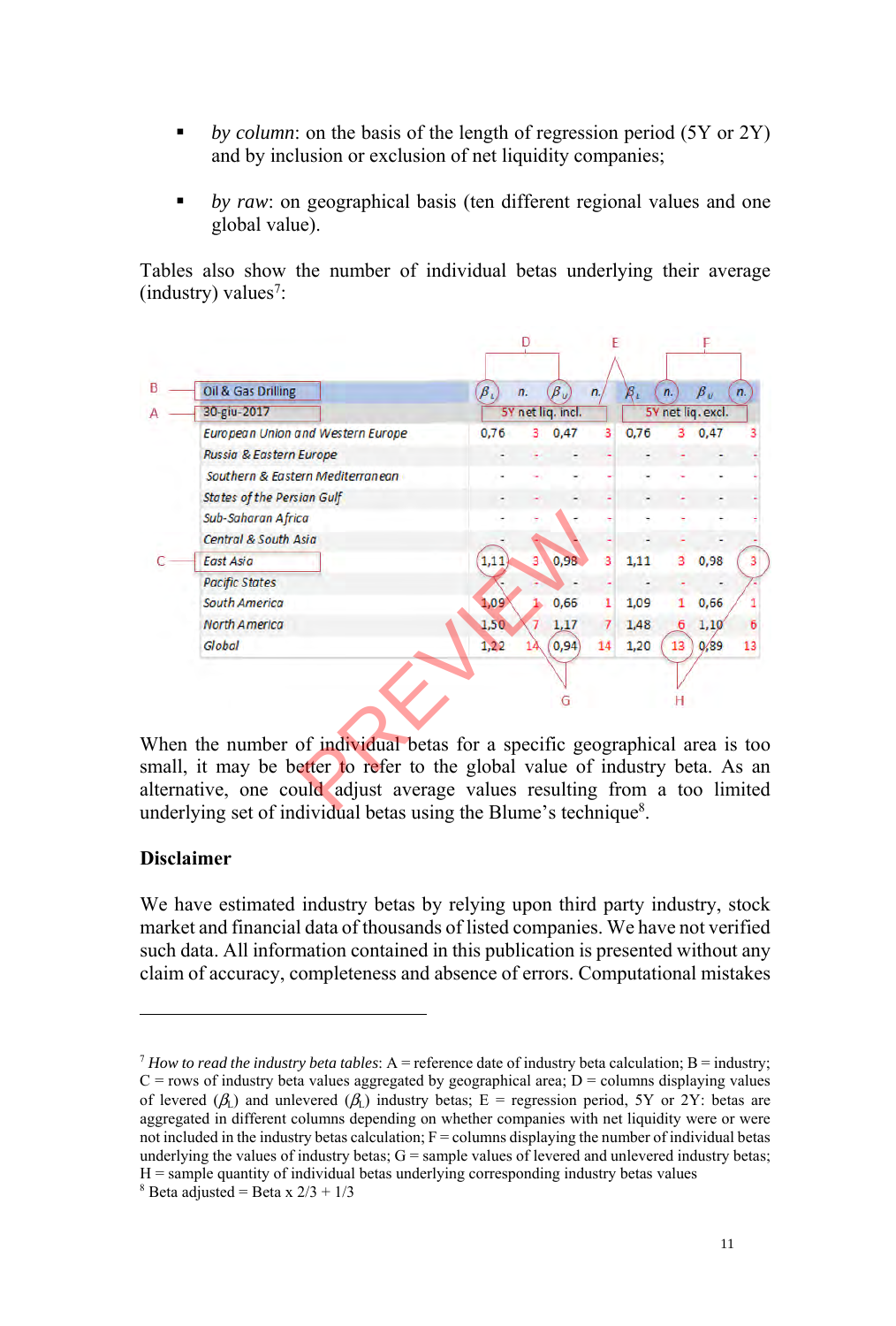can occur frequently when, like in this case, complex calculations are made by using a huge amount of information data.

We may, in future, modify our criteria of calculation of industry betas as well as change any content of this publication.

All information contained in this publication is provided *as is*. It is to be used at the reader's own risk only. We do not undertake any responsibility in case of negative consequences that may result to anybody, directly or indirectly, from using industry betas and/or any other information contained in this publication.

#### salvidio & partners

Salvidio & Partners Società Tra Professionisti Ltd. Chartered Accountants and Auditors

I-00197 Roma -Via Antonio Gramsci, 9 Tel: +39.06.3610885 Fax: + 30.06.3236476 www.salvidio.com info@salvidio.com 2 St. James's Square, Suite 1, 3<sup>ng</sup> of the control of the square of the control of the control of the control of the control of the control of the control of the control of the control of the control of the control of the

UK SW1Y 4LB London - 11-12 St. James's Square, Suite 1, 3rd fl.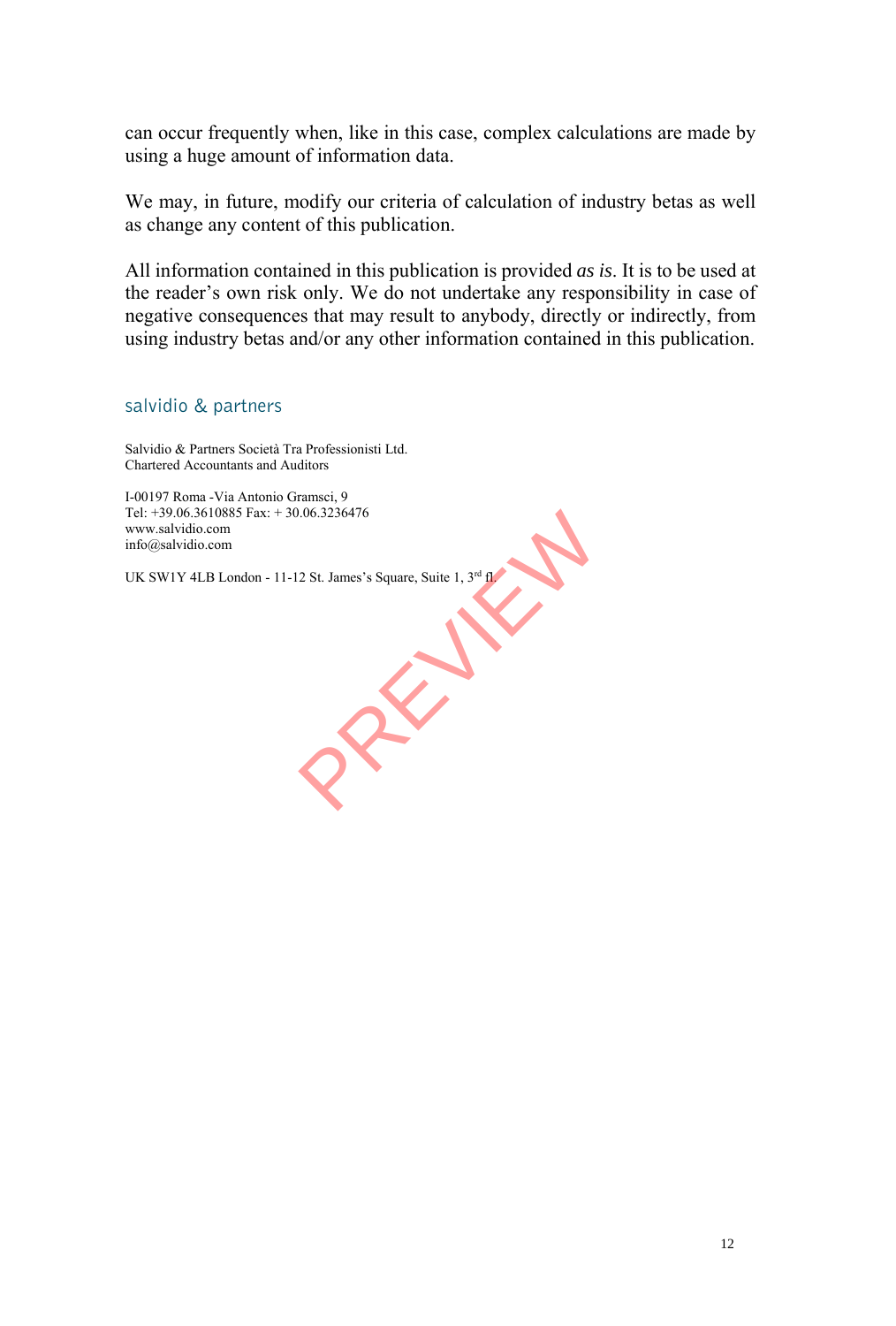**II-INDUSTRIES** 

PREVIEW